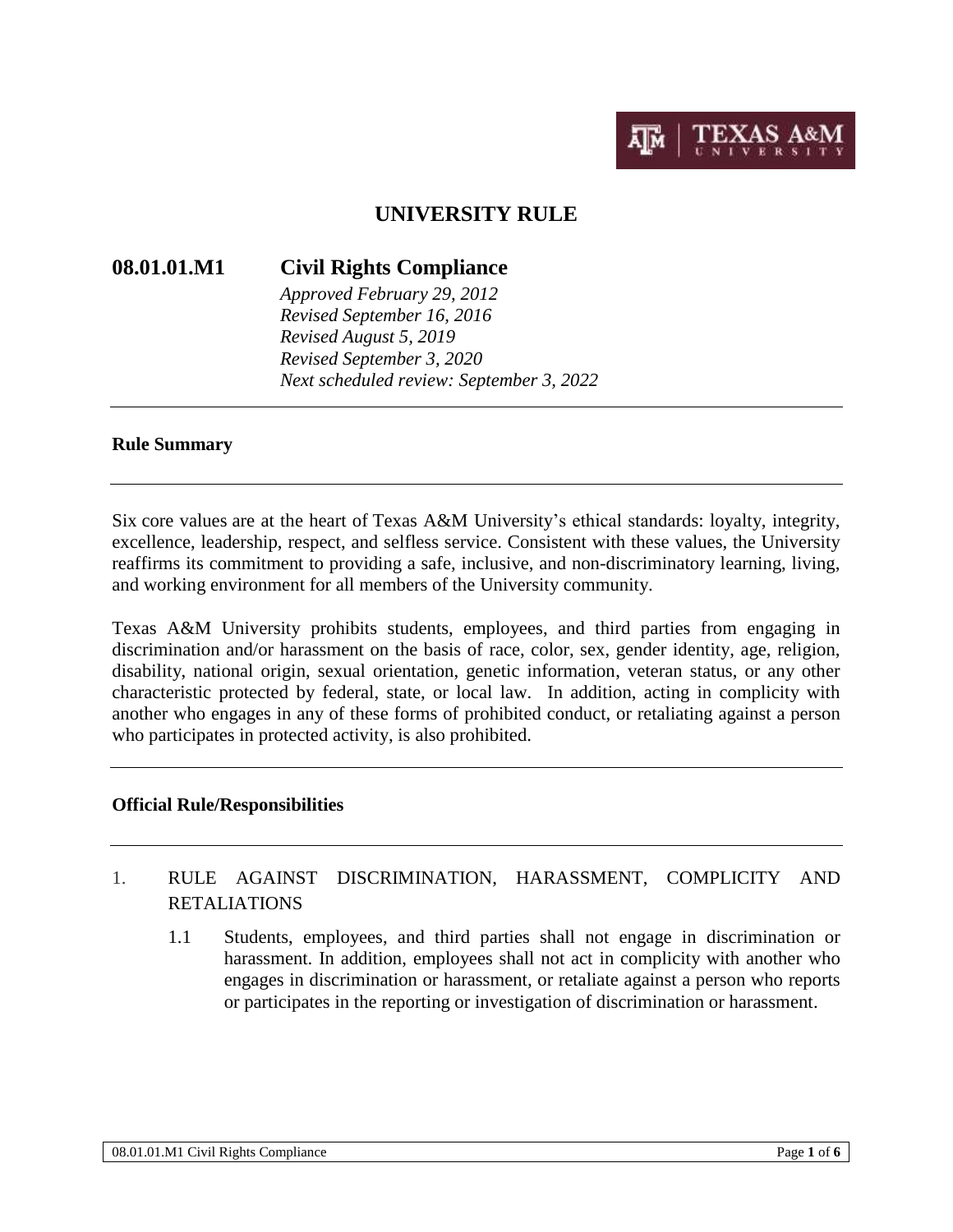- 1.2 This Rule applies to all University 1) students; 2) employees, including all full-time and part-time faculty<sup>1</sup>, full-time and part-time staff, temporary employees, professional research staff, and post-doctoral fellows ("employees"); and, 3) contractors, vendors, visitors, volunteers, guests, or other third parties ("third parties").
- 1.3 This Rule will apply to acts of discrimination, harassment, retaliation, or complicity (except for sexual harassment) committed by students, employees, or third parties when:
	- (a) The conduct occurs on University grounds or other property owned or controlled by the University; or
	- (b) The conduct occurs in the context of a University employment or education program or activity, including, but not limited to, University-sponsored education abroad, research, on-line, or internship programs.

This Rule may apply to acts of discrimination, harassment, retaliation, or complicity (except for sexual harassment) committed by students, employees, or third parties when:

(c) The conduct occurs outside the context of a University employment or education program or activity but creates a hostile environment for Students, Employees, or Third Parties while on University grounds or other property owned or controlled by the University or in any University employment or education program or activity. The Assistant Vice President and Title IX Coordinator or designee shall decide whether this Rule shall be applied to such conduct on a case by case basis.

## **This Rule will apply to acts of sexual harassment committed by Students, Employees, or Third Parties when the conditions set forth in** *System Regulation 08.01.01, Section 4.2.10* **are satisfied.**

1.4 Some conduct, while inappropriate or unprofessional, does not rise to the level of discrimination, harassment, retaliation, or complicity. . These behaviors will be addressed by the appropriate disciplinary authority (e.g., Supervisor, Student Conduct, Residence Life) under rules or regulations other than this rule.

## 2. DESIGNATION OF RESPONSIBLITY

The Department of Civil Rights and Equity Investigations (CREI) is responsible for receipt, investigation, and resolution of all complaints of discrimination, harassment, retaliation, and complicity. The Assistant Vice President and Title IX Coordinator within CREI is responsible for overseeing Texas A&M University's civil rights protections program and will ensure that all complaints of discrimination, harassment, retaliation, and complicity

 $\overline{a}$ 

<sup>&</sup>lt;sup>1</sup> Although they are not employees, affiliated faculty will be treated as faculty for the purpose of this rule and 08.01.01.M1.01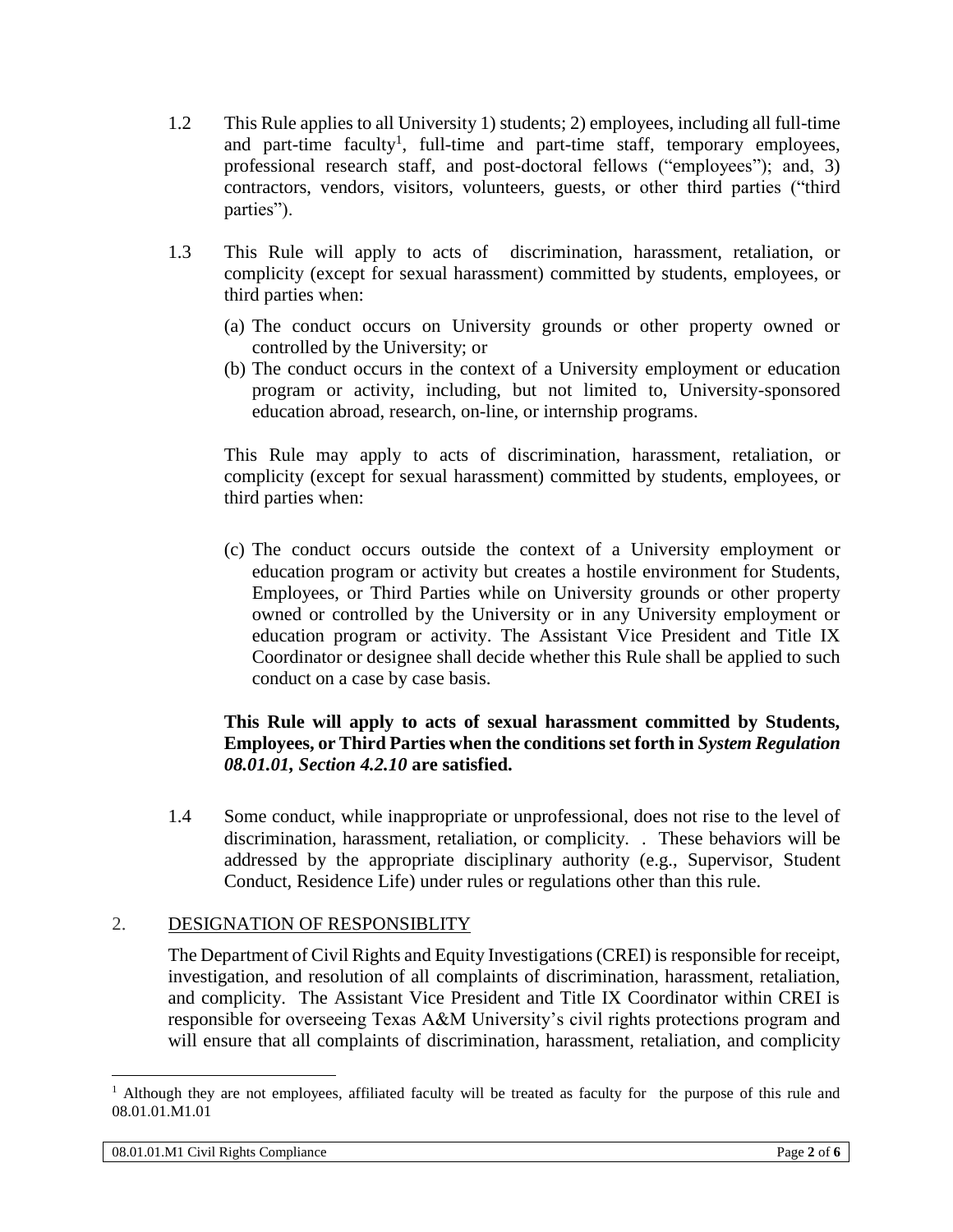are promptly, thoroughly, and equitably reviewed, investigated, and resolved in accordance with Texas A&M System Regulation 08.01.01, *Civil Rights Compliance*; Texas A&M University Standard Administrative Procedure 08.01.01.M1.01, *Investigation and Resolution of Allegations of Discrimination, Harassment, Retaliation, and Complicityt Against Students, Employees, and Third Parties,* and this Rule.

# 3. REPORTING OBLIGATIONS

3.1 All Texas A&M employees are mandatory reporters except for those expressly exempted in this Rule or *Section 2* of Texas A&M System Regulation 08.01.01, *Civil Rights Compliance*. Mandatory Reporters must report all known information about an alleged or suspected incident of discrimination, harassment, retaliation or complicity that is experienced by, observed by, or made known to an employee in the course and scope of their employment as soon as possible. Students workers are not required to report conduct prohibited by this Rule if the student worker experiences, observes, or becomes aware of the prohibited conduct outside the context of their employment. Employees who become aware of prohibited conduct should advise the reporter (1) that they cannot keep reports of prohibited conductconfidential and (2) that they are required to report the prohibited conduct to the University.

Students and Third Parties are strongly encouraged (but not required) to report conduct prohibited by this Rule. .

An employee's failure to report alleged or suspected discrimination, harassment, retaliation, or complicity may result in disciplinary action, including termination of employment.

- 3.2 Certain employees, when acting in the course and scope of their employment as a part of their official employment, are confidential reporters. Students may speak with confidential reporters concerning incidents of discrimination, harassment, retaliation and complicity, and the confidential reporter will keep the report of confidential. At Texas A&M University, licensed health care personnel and mental health providers, including but not limited to the following locations, are considered Confidential Reporters:
	- Student Health Services
	- Counseling and Psychological Services
	- Texas A&M Psychology Clinic
	- Counseling and Sport Psychology Services
	- **Office of Student Counseling**

Researchers are deemed confidential only when the research project is federally funded and the identity of research subjects on the specific project are deemed confidential by law.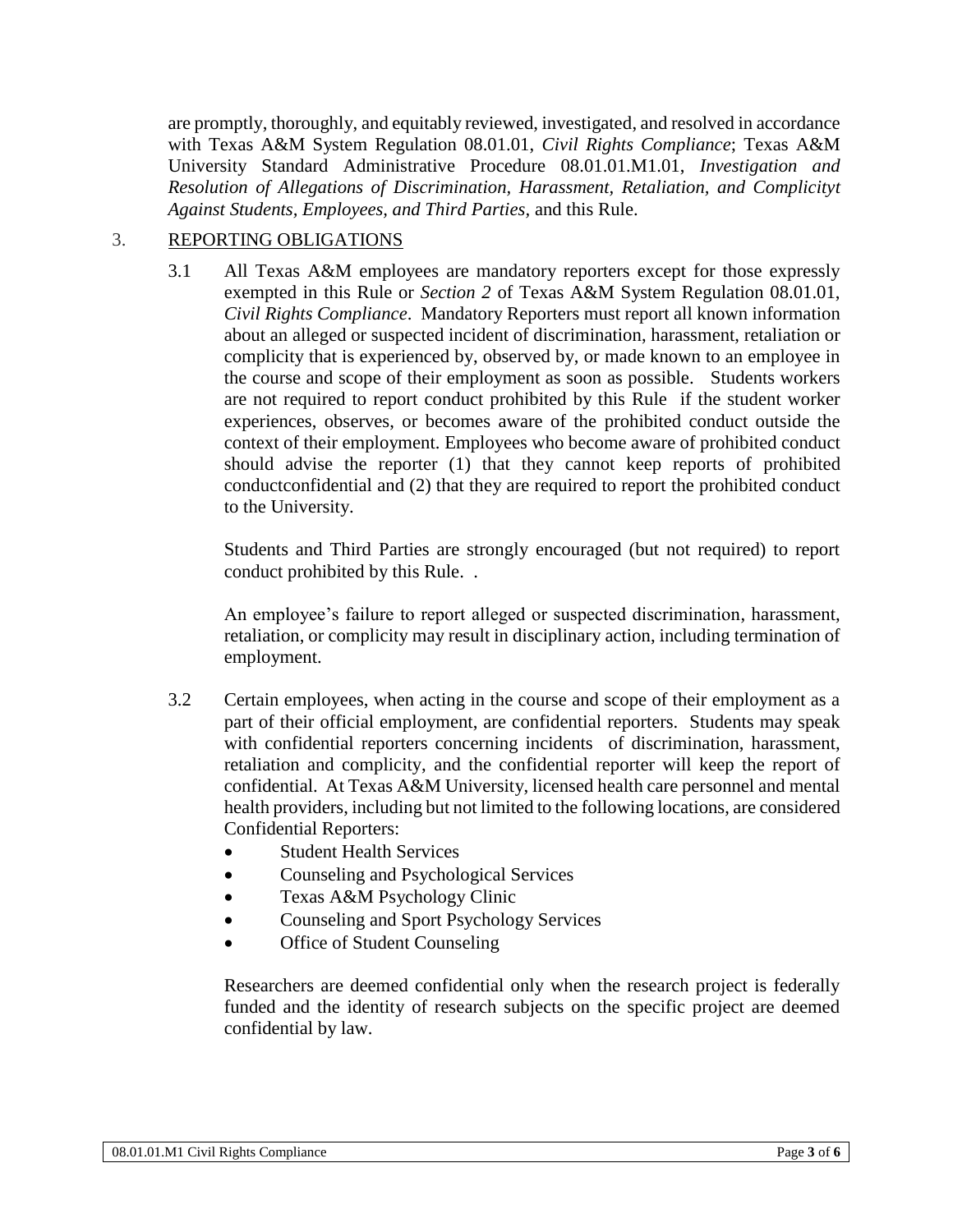Confidential reporters must provide de-identified statistics as required under the Clery Act or other applicable state and federal laws and regulations. Confidential reporters may not include any identifiable information.

Confidential reporters are available to support both Complainants and Respondents.

3.3 Reporting to the University

Reports that a Student, an Employee or a Third Party has engaged in conduct prohibited by this Rule should be made to:

Jennifer Smith Assistant Vice President and Title IX Coordinator Department of Civil Rights and Equity Investigations (CREI) Medical Sciences Library 202 Olsen Blvd, Suite 007 College Station, TX 77843 (979) 458-8407 Email: [civilrights@tamu.edu](mailto:civilrights@tamu.edu) Website Reporting Form:<https://titleix.tamu.edu/report/>

Reports that the following individuals have engaged in conduct prohibited by this Rule :

- the Chancellor,
- the Texas A&M President,
- a Chief Operating Officer
- an employee who reports directly to the Chancellor, President, or Chief Operating Officer, or
- the Title IX Coordinator or a Deputy Title IX Coordinator
- the Chief Risk, Ethics, and Compliance Officer
- the Hearing Officer

should be made to the Texas A&M System Ethics and Compliance Office, as follows:

Texas A&M System Ethics and Compliance Office (SECO) 301 Tarrow,  $6<sup>th</sup>$  floor College Station, TX 77843 (979) 458-6120 [Civilrightsreporting@tamus.edu](mailto:Civilrightsreporting@tamus.edu)

Texas A&M designates the following employees as having authority to institute corrective measures: Title IX Coordinator, Deputy Title IX Coordinators, Chief Risk, Ethics and Compliance Officer, Director of Employee Relations, Vice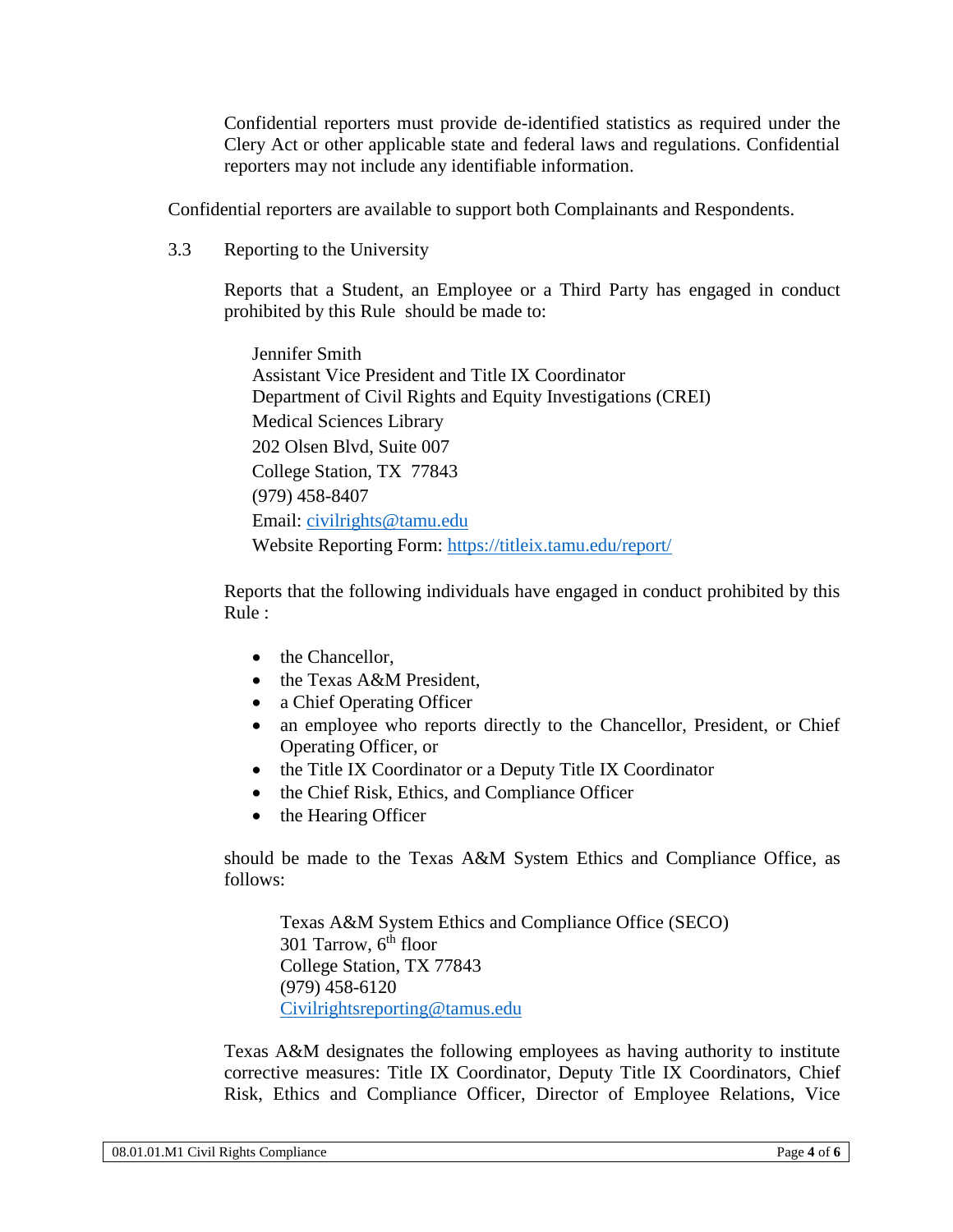President for Human Resources, Dean of Faculties, Office of the Provost, Dean of Students, Dean of Student Life, and the Associate Director of Student Life -. An employee with authority to institute "corrective measures" means an employee with authority to redress harassment for complaints involving only Title IX and sexbased misconduct.

- 3.4 Additional Options for Reporting to the University
	- (a) Individuals wishing to submit an anonymous report may do so through *[Tell](https://tellsomebody.tamu.edu/reportingform/)  [Somebody](https://tellsomebody.tamu.edu/reportingform/)*, an electronic reporting option. Anonymous reporting may limit the University's ability to respond to the allegation
	- (b) Individuals wishing to submit an electronic report may also do so through the "Make a Report" form found at [TitleIX.tamu.edu](https://titleix.tamu.edu/)
- 3.5Reporting to Law Enforcement

Notwithstanding the mandatory reporting requirement for employees in section 2, anyone may report matters that they believe are criminal to the appropriate local law enforcement agency. A Complainant may request assistance from CREI in notifying law enforcement authorities and always has the right to decline to notify law enforcement.

**A report to law enforcement, even to the University Police Department (UPD), is separate from a report to the University under this Rule**. An individual wishing to simultaneously pursue a law enforcement investigation and a University resolution of conduct prohibited by this Rule should make a report to both entities.

- 3.6 Employees receiving a report under this Rule may not disclose the identity of the Complainant to any law enforcement authority unless:
	- (a) expressly authorized by the Complainant;
	- (b) imminent threat to health or safety exists; or
	- (c) required by law.
- 3.7 Although a report of conduct prohibited by this Rule t may be made at any time, regardless of when the alleged conduct occurred, a report should be filed as soon as possible after the action that caused the report. Prompt reporting assists investigators in the collection and preservation of evidence.
- 3.8 The filing of a report will not stop, delay, or affect pending personnel or disciplinary actions. This includes, but is not limited to, performance evaluations or disciplinary actions related to an employee or student who is not performing at acceptable levels or standards or who has violated System policies or regulations or University rules or SAPs.

UNIVERSITY RESPONSE TO REPORTS OF CONDUCT PROHIBITED BY THIS RULE The University's response to allegations of prohibited conduct will be 1) prompt and equitable, 2) intended to stop and prevent the recurrence of any harassment, and 3)